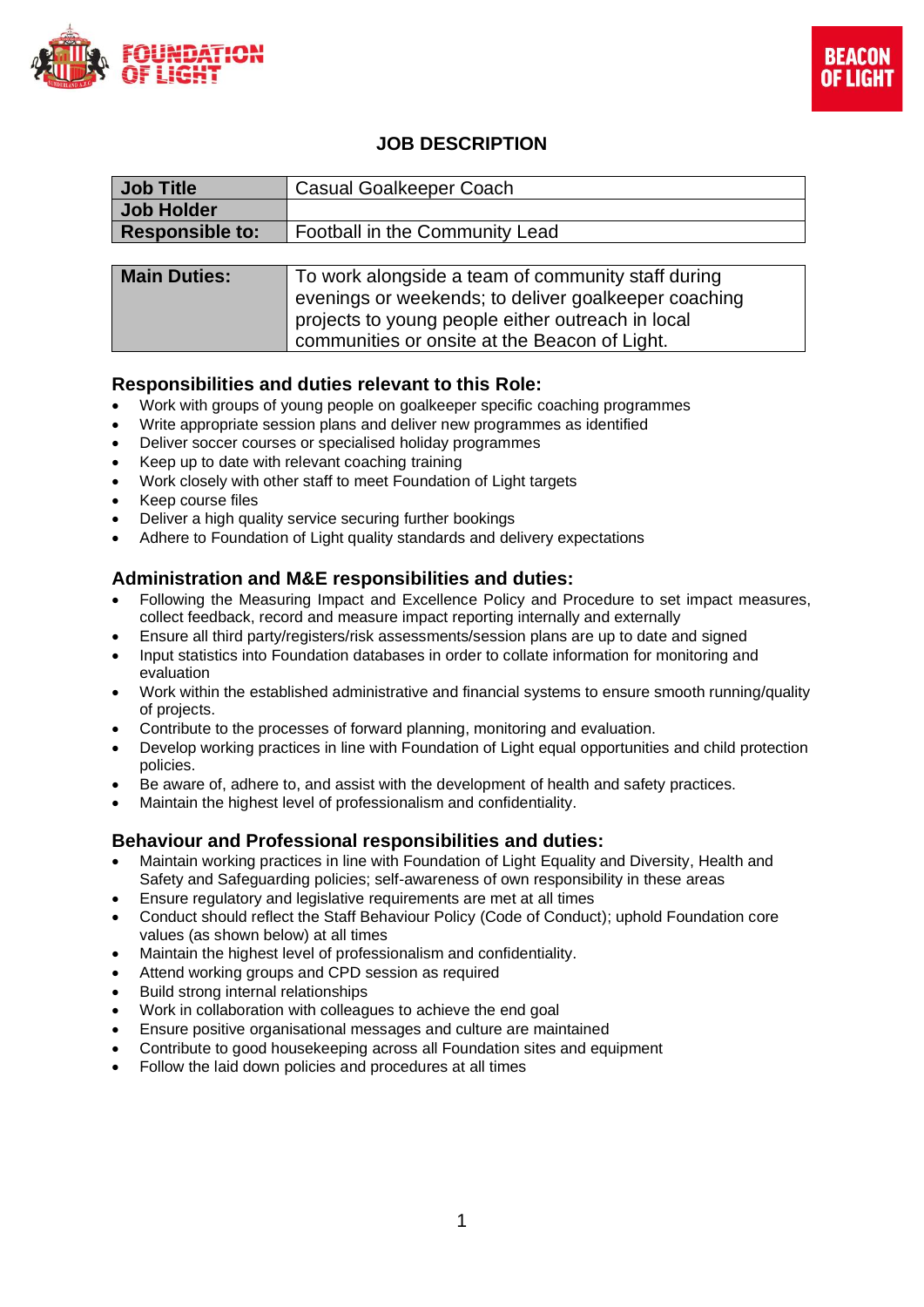



### **Equality, Diversity and Inclusion Statement:**

**All individuals will be treated equally and fairly in the application of this procedure. All reasonable requests to accommodate requirements in terms of age, disability, gender reassignment, marriage and civil partnership, pregnancy and maternity, race, religion or belief, sex or sexual orientation will be made.**

| <b>FOUNDATION OF LIGHT CORE VALUES</b>                                         |  |  |
|--------------------------------------------------------------------------------|--|--|
| We work as a team                                                              |  |  |
| We are professional                                                            |  |  |
| We are proud of what we do and dedicated to achieving our goals                |  |  |
| We are progressive and forward thinking                                        |  |  |
| We are fully committed to achieving the best for our customers and communities |  |  |
| We are passionate and enthusiastic                                             |  |  |

*Please note - you may also be required to carry out other tasks, not listed, to assist in the efficient operation of our business. At all times you will be required to act in accordance with company policies, follow departmental procedures and maintain the highest level of confidentiality.*

#### **Acceptance of the job description by the Employee:**

| <b>Signed</b>     |              |
|-------------------|--------------|
| <b>Print Name</b> |              |
| Date              |              |
| Last review date: | October 2021 |
| Next review date: | October 2024 |
|                   |              |

# **PERSONAL SPECIFICATION**

| <b>Requirement</b>                           | <b>Essential (E) or</b><br>Desirable (D) |  |  |  |
|----------------------------------------------|------------------------------------------|--|--|--|
| <b>Skills:</b>                               |                                          |  |  |  |
| Coaching                                     | E                                        |  |  |  |
| Communication including oral and written     | E                                        |  |  |  |
| Facilitation                                 | E                                        |  |  |  |
| Planning and organisation                    | E                                        |  |  |  |
| Team work                                    | E                                        |  |  |  |
| Ability to work on own                       | E                                        |  |  |  |
| Interpersonal                                | E                                        |  |  |  |
| Ability to make sessions educational and fun | E                                        |  |  |  |
| <b>Handling Conflict</b>                     | F                                        |  |  |  |
| <b>Qualities:</b>                            |                                          |  |  |  |
| Commitment                                   | E                                        |  |  |  |
| Sense of humour                              | D                                        |  |  |  |
| <b>Flexibility</b>                           | E                                        |  |  |  |
| Honesty                                      | E                                        |  |  |  |
| Enthusiasm                                   | E                                        |  |  |  |
| Commitment to equal opportunities            | E                                        |  |  |  |
| Patient                                      | D                                        |  |  |  |
| <b>Knowledge:</b>                            |                                          |  |  |  |